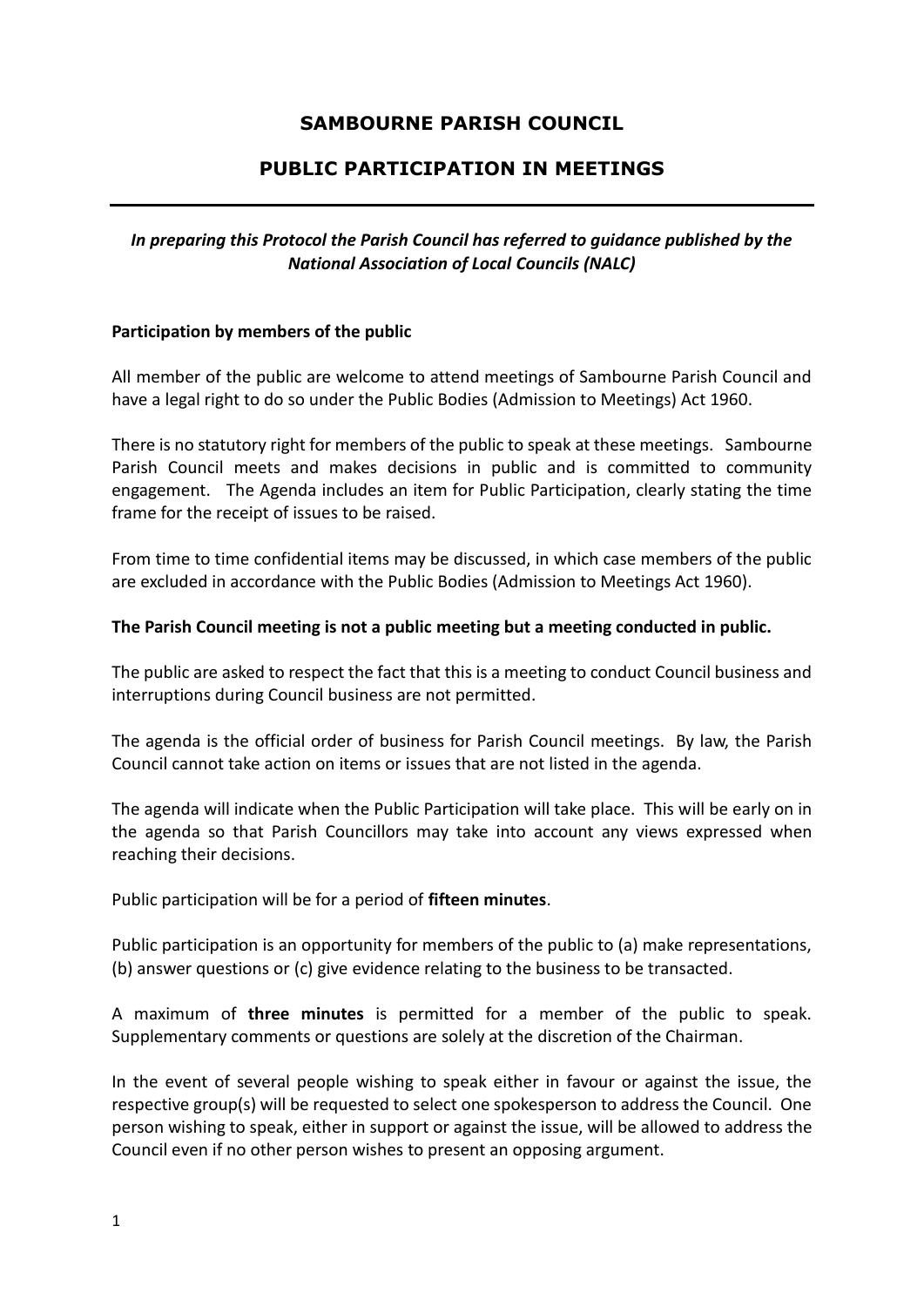Written statements must be received by the Clerk no later than the time and date set on the Agenda.

The Chairman has the right to say that any question or statement is inappropriate and will not be accepted.

Questions should ideally be submitted to the Parish Clerk two working days prior to the respective meeting. This is to allow sufficient time for research and preparation of an appropriate response. Questions may be submitted either in writing or by email for the respective meeting.

A person should raise their hand when requesting to speak.

A person who speaks at a meeting shall direct their comments to the Chairman of the meeting.

Only one person is permitted to speak at a time. If more than one person wants to speak, the Chairman of the meeting shall direct the order of speaking.

Questions will be answered by the Chairman, following which the questioner will be allowed to ask one supplementary question. If the supplementary question is not able to be answered at the meeting, a written reply will be sent to the questioner as early as possible after the meeting.

Neither Councillors nor the Clerk should be put under pressure to respond immediately to comments made under public participation. A question raised by a member of the public during a public speaking session shall not require a response at the meeting and there should be no debate or discussion between the Council and the public. The Chairman of the meeting may direct that a written or oral response be given. Members of the public are therefore requested to leave their contact details with the Clerk before leaving the Council meeting if they wish to receive a reply to their query.

Councillors with a prejudicial interest in an agenda item will be allowed to speak during this agenda item (and then leave the room when the item is considered).

Members of the public do not have a right to force items onto the Council agenda, nor to insist on how matters are recorded in the minutes.

If the issue is on the agenda, then it will be discussed under the appropriate item.

Members of the public will not be allowed to speak during the debate by the Council. The Chairman may decide to adjourn the meeting where Councillors express a wish to seek additional clarifications from members of the public.

A brief record of topics raised at public participation will be included in the minutes of that meeting. However, libellous, offensive and discriminatory comments will not be minuted.

All persons present will act respectfully towards every other person present and will not act